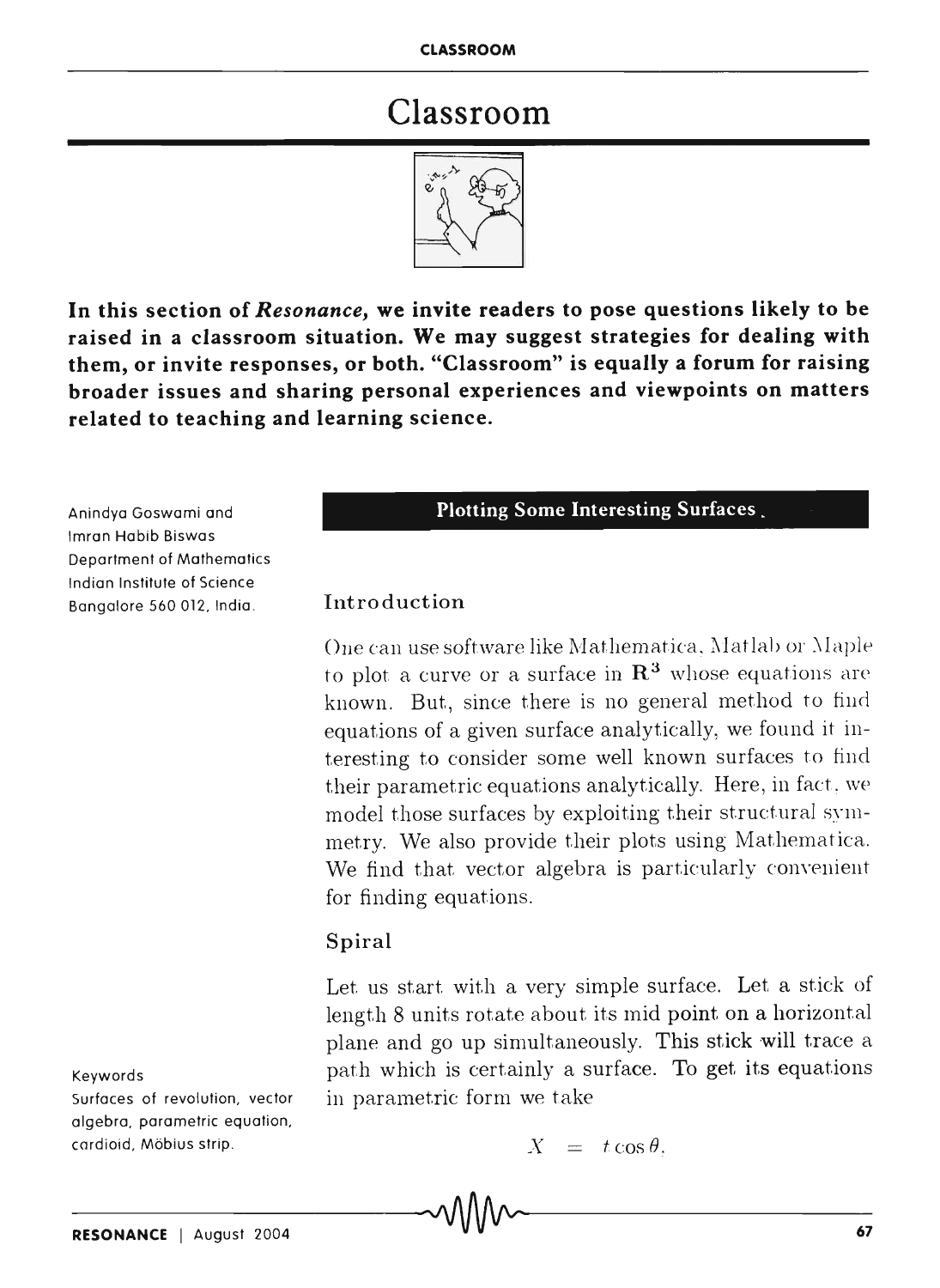

**Figure 1. Spiral.** 

$$
Y = t \sin \theta,
$$
  

$$
-4 \le t \le 4;
$$

where,  $(X, Y)$  is the parametric form of a circle of radius | $t$ |. Since rotation is accompanied by going up, we can take

$$
Z = \theta, \text{ where } \theta \in [0, 2n\pi].
$$

This gives a parametric equation of the spiral.

#### **A Surface of Revolution**

Let us turn to our first general method of plotting surfaces. There is a way to get a surface generated by revolving a plane curve about an axis lying on the plane of the curve. This type of surface is called *a surface of revolution.* 

As 'an example, let us consider the curve

 $X = 0$ ,  $Y = \sin \theta (1 + \cos \theta)$ ,  $Z = -\cos\theta(1+\cos\theta),$ 

where  $\theta \in [0, 2\pi]$ .

This curve is called the *cardioid.* Here it is on the *Y-Z*  plane with *Z-axis* as its axis. Now if we rotate it about *Z* -axis, we will get a surface. Here, the distance of each point from Z-axis  $(i.e.\sqrt{X^2+Y^2})$  will be same as |Y| of that curve. So, the equation of the surface is

$$
\sqrt{X^2 + Y^2} = |\sin \theta (1 + \cos \theta)|, Z = -\cos \theta (1 + \cos \theta),
$$
  
i.e, 
$$
X = \sin \varphi \sin \theta (1 + \cos \theta),
$$

$$
Y = \cos \varphi \sin \theta (1 + \cos \theta),
$$

$$
Z = -\cos \theta (1 + \cos \theta),
$$

where  $\theta \in [0,2\pi], \varphi \in [0,\pi].$ 



**Figure 2. Revolution of**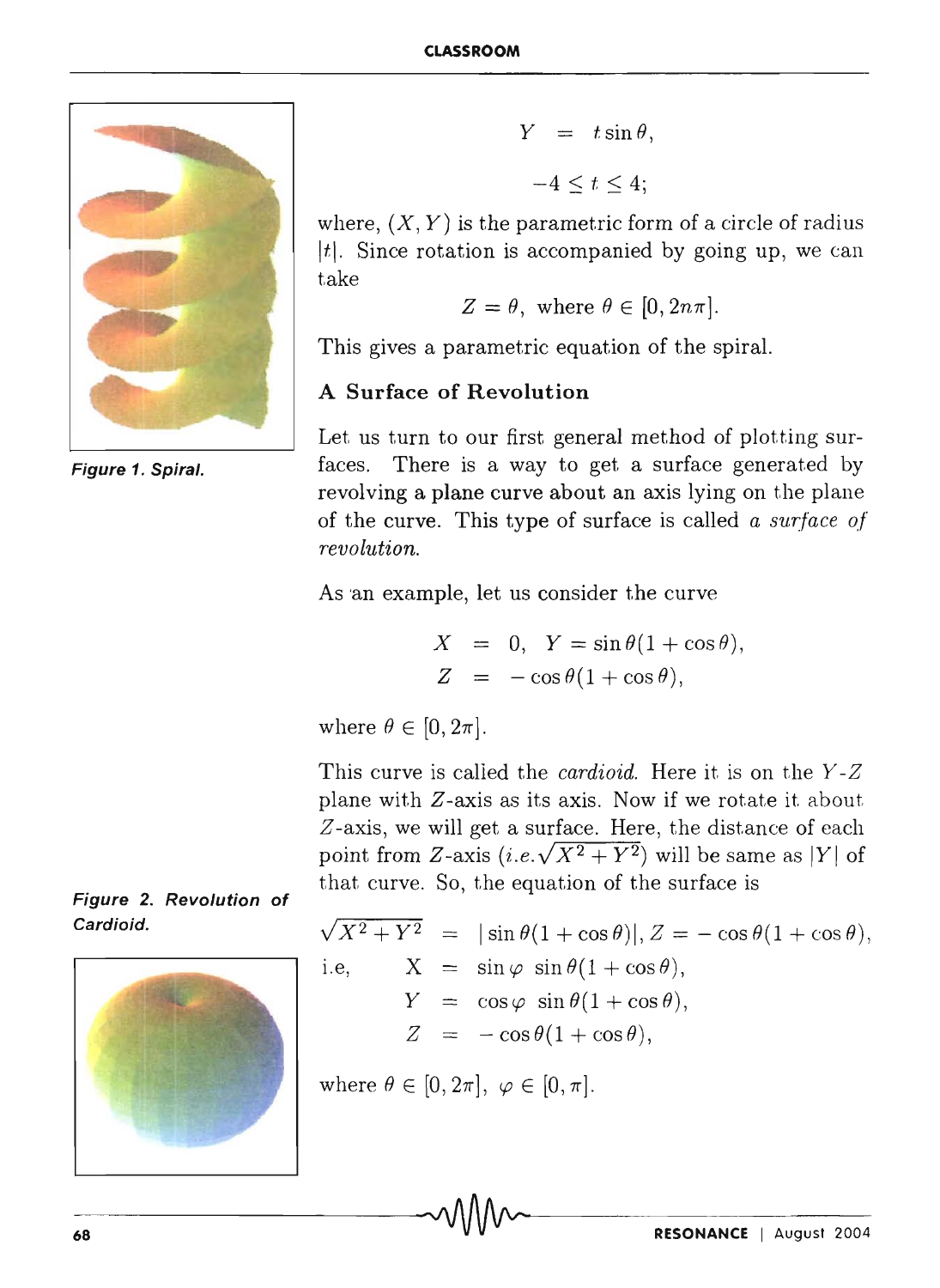## Möbius Strip

A Mobius strip is a two dimensional surface obtained by identifying two opposite sides of a rectangle with a flip. We will use vector algebra to find the equation of this surface. Observe that the middle line of a Möbius strip is a circle. The surface can be viewed as a locus of a stick having mid point on that circle and moving along **Figure 3. The Möbius Strip.** this and also rotating slowly keeping the tangent (at the point of contact) of the circle, as its axis of rotation, in such a way that it can complete only a half rotation while it traverses the whole circle.

Let the center of the circle be vector origin and  $\vec{r}(\theta)$  =  $\cos \theta \, \hat{i} + \sin \theta \, \hat{j}, \theta \in [0, 2\pi]$  be a point on the circle, where  $\hat{i}$  and  $\hat{j}$  are unit vectors along x-axis and v-axis respectively.

Let,  $\vec{r}(t, \theta)$  be any point on the strip at a distance *t* from  $\vec{r}(\theta)$ . So  $(\vec{r}(t, \theta) - \vec{r}(\theta))$  is rotating about  $\vec{r}(\theta)$  on the plane containing  $\vec{r}(\theta)$  and  $\hat{k}$ , to make a half circle of radius *t* as  $\theta$  runs from 0 to  $2\pi$ .

Therefore,

$$
\vec{r}(t,\theta) - \vec{r}(\theta) = t \Big[ \cos \frac{\theta}{2} \frac{\vec{r}(\theta)}{|\vec{r}(\theta)|} + \sin \frac{\theta}{2} \hat{k} \Big].
$$

This implies that

$$
\vec{r}(t,\theta) \;\; = \;\; (1+t\cos\frac{\theta}{2})\vec{r}(\theta) \; + \; t\sin\frac{\theta}{2}\hat{k},
$$

where  $t \in [-0.3, 0.3]$ .

This gives the following equation of Möbius strip

$$
X(= \text{coefficient of } \hat{i}) = \cos \theta (1 + t \cos \frac{\theta}{2}),
$$
  
\n
$$
Y(= \text{coefficient of } \hat{j}) = \sin \theta (1 + t \cos \frac{\theta}{2}),
$$
  
\n
$$
Z(= \text{coefficient of } \hat{k}) = t \sin \frac{\theta}{2},
$$

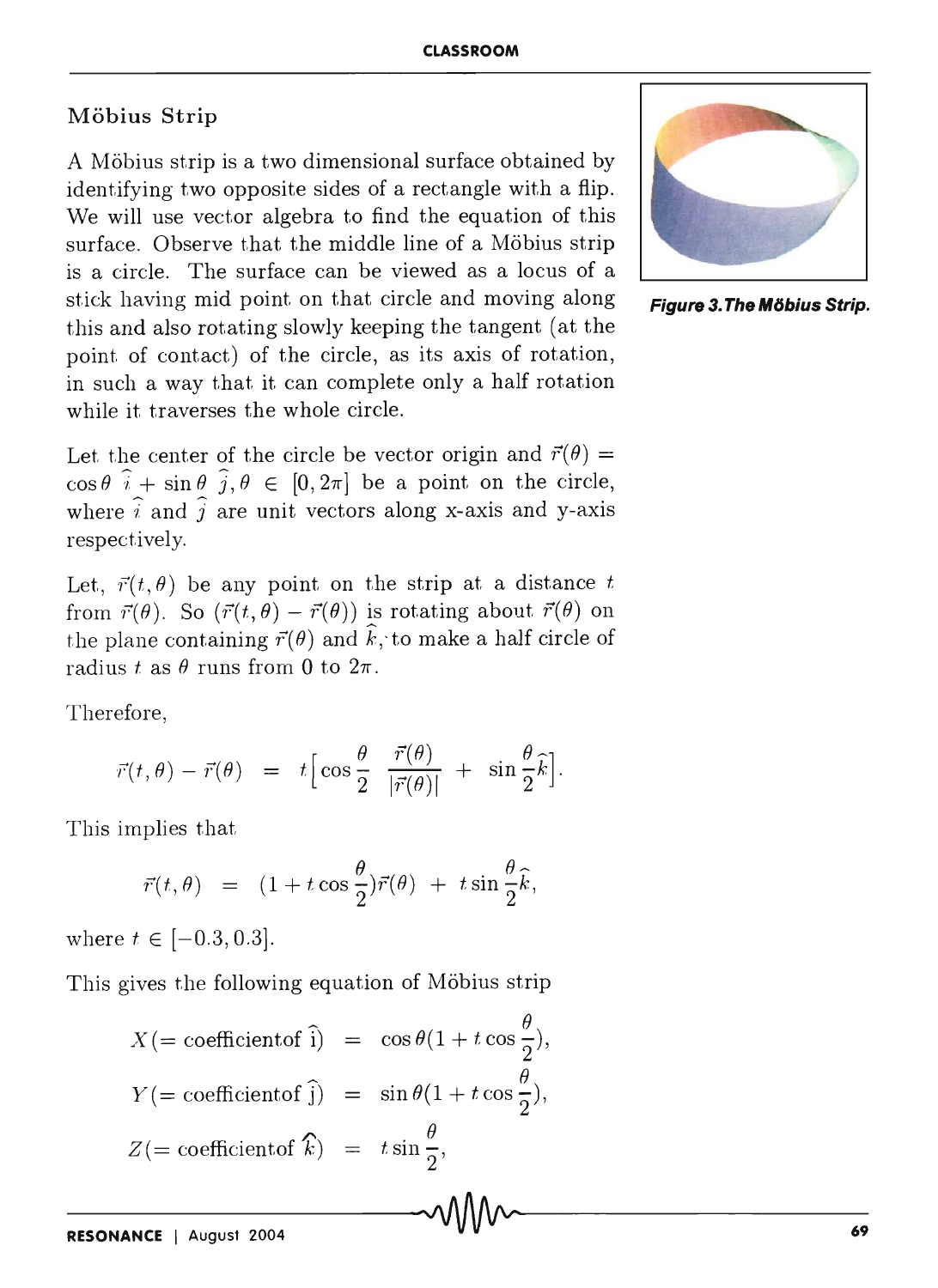

Figure 4. The Pipe.

where  $-0.3 \le t \le 0.3$  and  $0 \le \theta \le 2\pi$ .

### Coiled Cylinder

We can exploit the same idea to find out the parametric representation of another interesting but common surface. We consider a cylinder coiled as a telephone wire as our next surface. Here we shall take

$$
\vec{r}(\theta) = a \cos \theta \, \hat{i} + a \sin \theta \, \hat{j} + c \theta \, \hat{k},
$$

where *a* and *c* are positive real numbers and  $\theta \in [0, 2n\pi]$ . In fact, it is a point on a spring. Now, as before, we need to understand the equation of  $\vec{r}(\varphi, \theta)$ . After a little observation one should arrive at the following,

$$
\vec{r}(\varphi,\theta) - \vec{r}(\theta) = b \Big[ \sin \varphi \; \frac{\vec{r}(\theta) - c\theta \hat{k}}{|\vec{r}(\theta) - c\theta \; \hat{k}|} + \cos \varphi \hat{k} \; \Big].
$$

where  $b > 0$  and  $\varphi \in [-\pi, \pi]$ ; that is,

$$
\vec{r}(\varphi,\theta) = \cos\theta(a+b\sin\varphi)\,\,\hat{i} + \sin\theta(a+b\sin\varphi)\,\,\hat{j} +
$$

$$
(c\theta + b\cos\varphi)\,\,\hat{k}.
$$

Therefore the equation is

$$
X = \cos \theta (a + b \sin \varphi),
$$
  
\n
$$
Y = \sin \theta (a + b \sin \varphi) \text{ and}
$$
  
\n
$$
Z = (c\theta + b \cos \varphi), \text{ where } \theta \in [0, 2n\pi], \varphi \in [-\pi, \pi].
$$

#### Some More Interesting Surfaces

Till now, we have found equations of surfaces which come due to some mathematical considerations. Now we are going to find the equation of some interesting surfaces which occur in our daily life. For that, besides the mathematical methods we need some intuition also.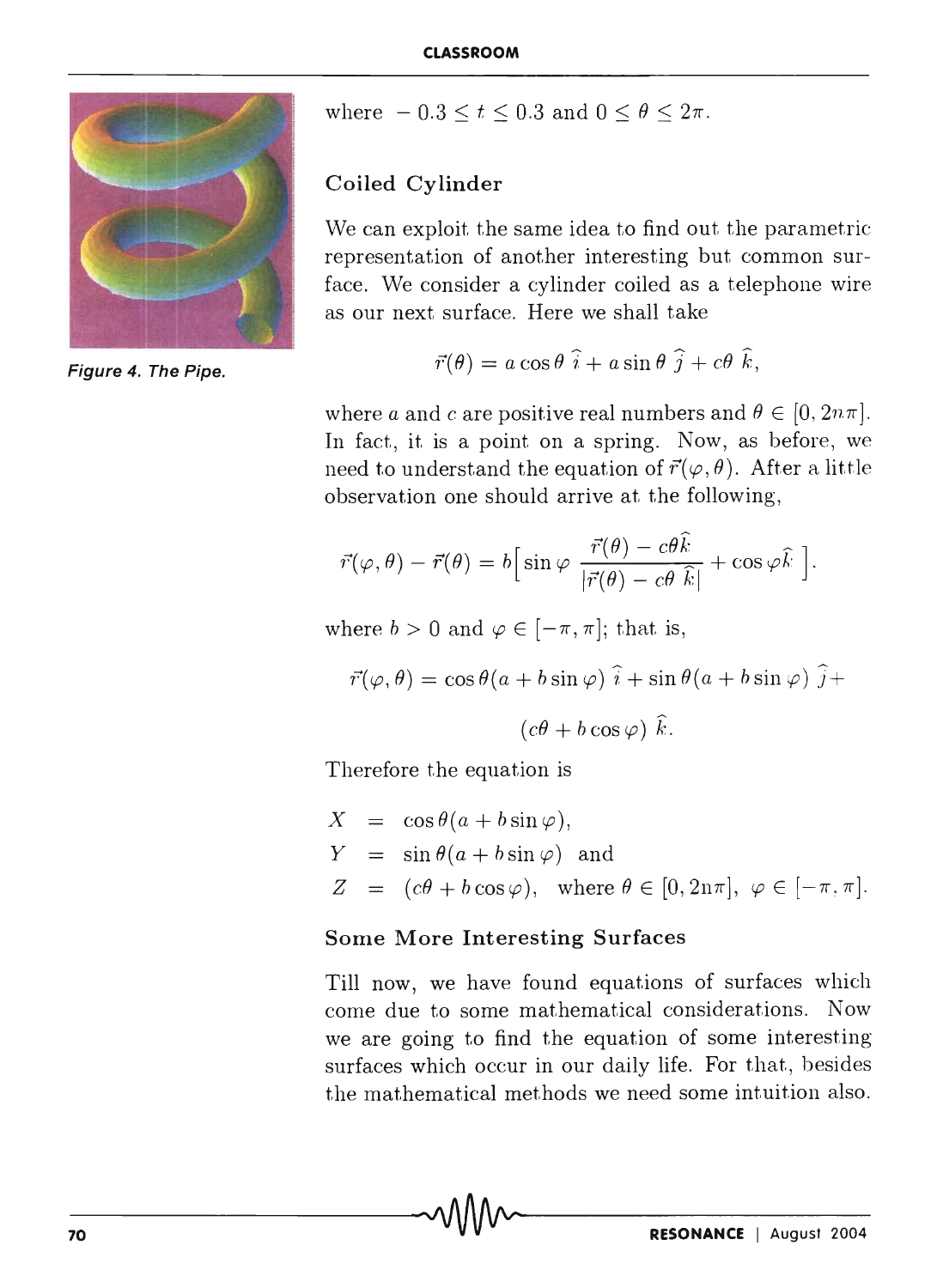### Pitcher

We want to make a surface like a pitcher. To obtain it as a surface of revolution, the equation of the curve we choose is

$$
y^2 - x^3 + 4x = 5.
$$

Then the equation of the pitcher comes out to be,

$$
X = (\sqrt{t^3 - 4t + 5} - 0.3) \sin \theta,
$$
  
\n
$$
Y = (\sqrt{t^3 - 4t + 5} - 0.3) \cos \theta,
$$
  
\n
$$
Z = 1.3t,
$$

where  $\theta \in [0, 2\pi]$  and  $t \in [-2.45, 1.8]$ .

One may ask "where are so many numerical constants coming from 7" Simply speaking, these come after some trial and error to make the pitcher good looking and complete.

### Surface of Lamp

Let  $\Gamma(x)$  be the extended gamma function. Then the function  $\frac{1}{\Gamma(x)}$  has a very interesting graph when x is negative. We use this curve to find an equation of the surface of a lamp as a surface of revolution. The set of equations we found is

$$
X = \left(2 + \frac{1}{\Gamma(t)}\right)\cos\theta,
$$
  
\n
$$
Y = \left(2 + \frac{1}{\Gamma(t)}\right)\sin\theta \text{ and }
$$
  
\n
$$
Z = t,
$$

where  $t \in [-4, 8], \theta \in [0, 2\pi].$ 

## Surface of Heart

Now, we consider the most interesting example - the surface of the heart. Here we shall try to understand how a simple parametric equation can represent the surface of heart. To do that, observe the following: Figure 7. The Heart.



Figure 5. The Pitcher.



Figure 6. The Lamp.

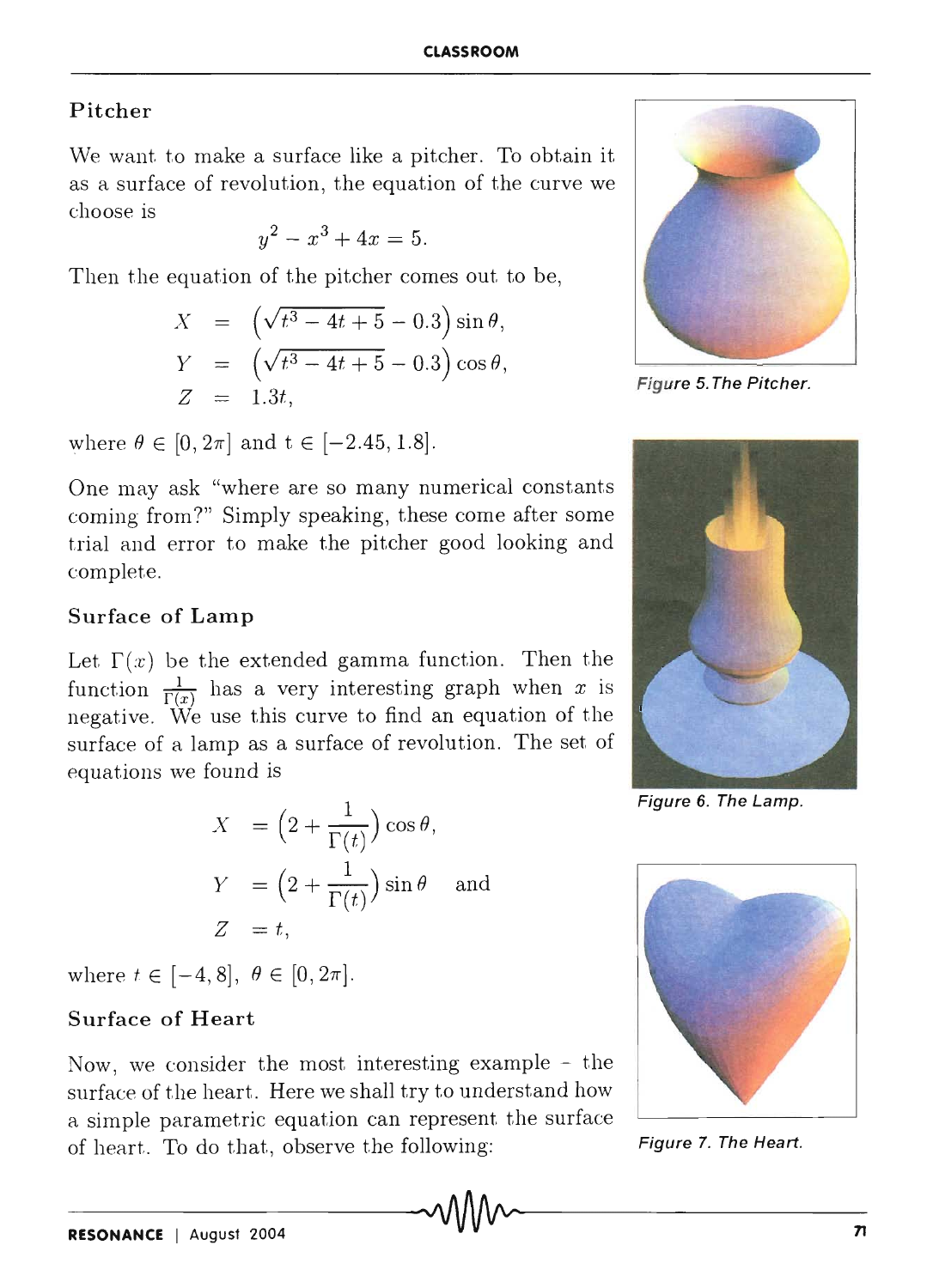1. The vertical line joining the bottom and the saddle point at the top can be considered as the Z-axis and there is some sort of symmetry about this Z-axis.

2. Any vertical plane through the Z-axis will intersect the surface in a closed curve. And those closed curves are symmetric about the Z-axis. So, let us divide such a closed curve into two arcs such that they look like mirror images of each other about the Z-axis.

3. Observe that the surface may be viewed as a trajectory of those curves; that means if we can find the equation of each arc, then we can find the equation of the surface also. Let us call the family of the arcs as  $\{\Gamma_{\theta}\}\$  such that, as  $\theta$  runs from 0 to  $4\pi$ , the plane of arcs  $\Gamma_{\theta}$  will rotate from angle 0 to  $2\pi$  uniformly. So, two opposite arcs will be  $\Gamma_{\theta}$  and  $\Gamma_{\theta+2\pi}$ . Let the parametric equation of  $\Gamma_{\theta}$  be

$$
X = X(\theta, t), Y = Y(\theta, t), Z = Z(\theta, t);
$$

$$
\theta \in [0, 4\pi], t \in [0, 1].
$$

4. To find the parametric equation of  $\Gamma_{\theta}$  for some  $\theta$  in  $[0,4\pi]$ , we need to observe how exactly the curves  $\Gamma_{\theta}$ evolve as  $\theta$  changes. Consider the left most arc  $\Gamma_0$ . We note that each and every point of  $\Gamma_{\theta}$  is shifted down continuously as  $\theta$  goes from 0 to  $\pi$  (meaning rotation by  $\pi/2$ ) to get different  $\Gamma_{\theta}$ 's. After that all the points shift up continuously till we get  $\Gamma_{2\pi}$  which is the right most arc (just opposite to  $\Gamma_0$ ). This going down and up is repeated as  $\theta$  changes from  $2\pi$  to  $4\pi$ , and finally we get  $\Gamma_{4\pi} (= \Gamma_0).$ 

5. Let all the arcs  $\Gamma_{\theta}$  start from the bottom  $(-2,0,0)$ and end at the top  $(0,0,0)$ . But, observe that, in between, all are blowing away from Z-axis. So,

$$
X(\theta,0) = Y(\theta,0) = 0
$$
  
 
$$
X(\theta,1) = Y(\theta,1) = 0 \text{ for all } \theta.
$$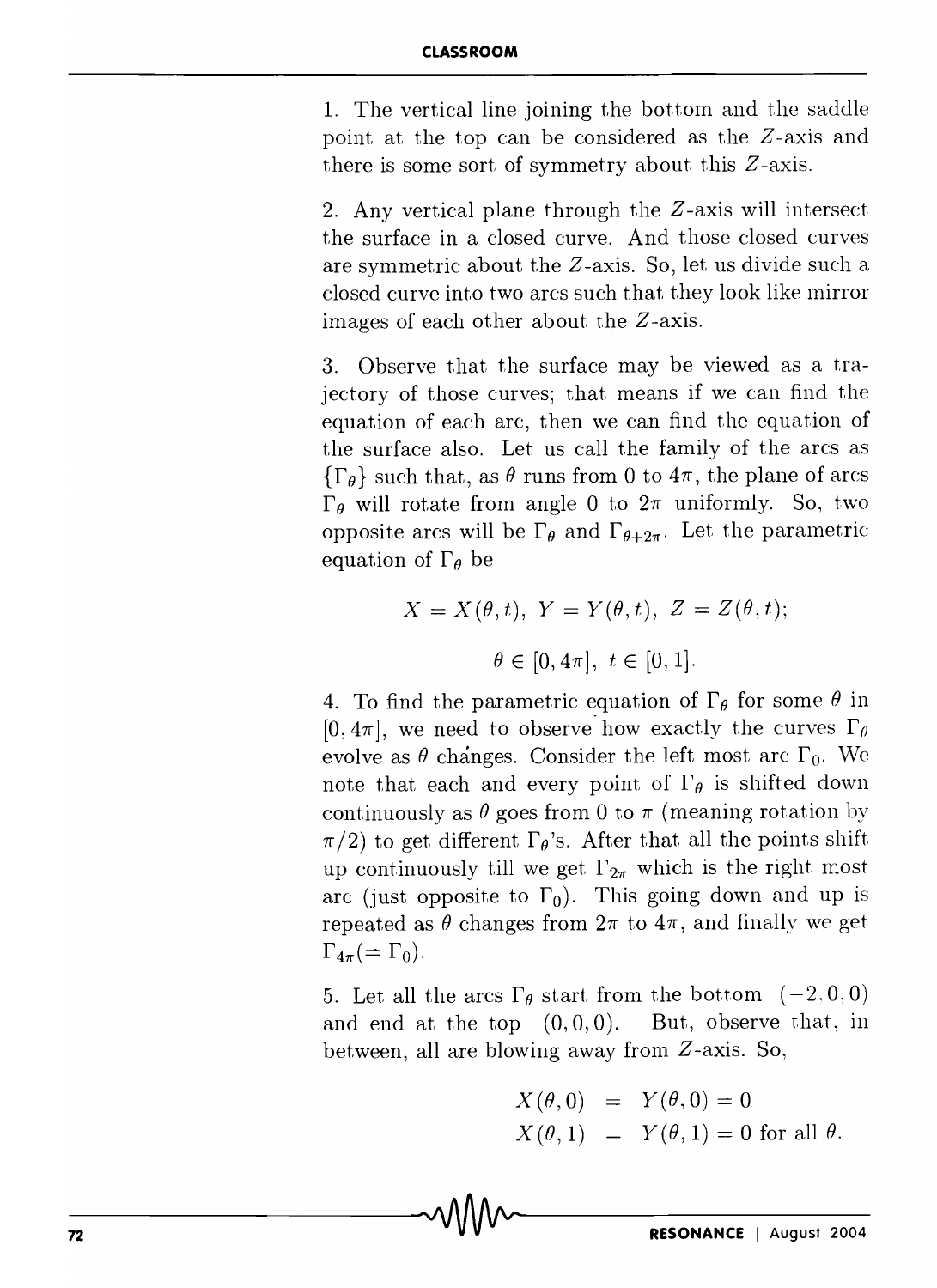and for  $t \in (0,1)$   $X(\theta, t) > 0$  $Y(\theta, t) > 0$  for all  $\theta$ .

So we can take

$$
X(\theta, t) = \sin \pi t \ g_1(\theta),
$$
  
\n
$$
Y(\theta, t) = \sin \pi t \ g_2(\theta),
$$

where the functions  $g_1, g_2$  are positive.

Again, assume that as  $\theta$  goes from 0 to  $4\pi$  for fixed *t*, the point  $(X(\theta, t), Y(\theta, t))$  rotates through an angle of  $2\pi$  along some elliptic path. We choose the ellipse to be

$$
X^2 + \frac{Y^2}{(0.7)^2} = 1.
$$

We could have chosen a circular path  $X^2 + Y^2 = 1$ ; this would result in a similar type of surface but not exactly the shape that we want. This 0.7 was found after several trials.

Then, 
$$
X(\theta, t) = \sin(\pi t) \cos \frac{\theta}{2}
$$
 and  
 $Y(\theta, t) = 0.7 \sin(\pi t) \sin \frac{\theta}{2}$ .

6. As we have mentioned in 5, we shall take

$$
Z(\theta, t) = 2[P_t((0, -1), (\tau(\theta), f(\theta)), (1, 0))],
$$

where  $P_t((x_1, y_1), (x_2, y_2), ..., (x_n, y_n))$  is a polynomial in *t* of degree at most  $n-1$  which takes the value  $y_i$  at  $t = x_i$ :  $i = 1, 2, ..., n$ . Then by using Newton's divided difference fonnula, we get

$$
Z(\theta, t) = 2\Big[ -1 + t \frac{1 + f(\theta)}{\tau(\theta)}
$$

$$
+ t(t - \tau(\theta)) \frac{\tau(\theta) - (1 + f(\theta))}{\tau(\theta)(1 - \tau(\theta))}\Big].
$$